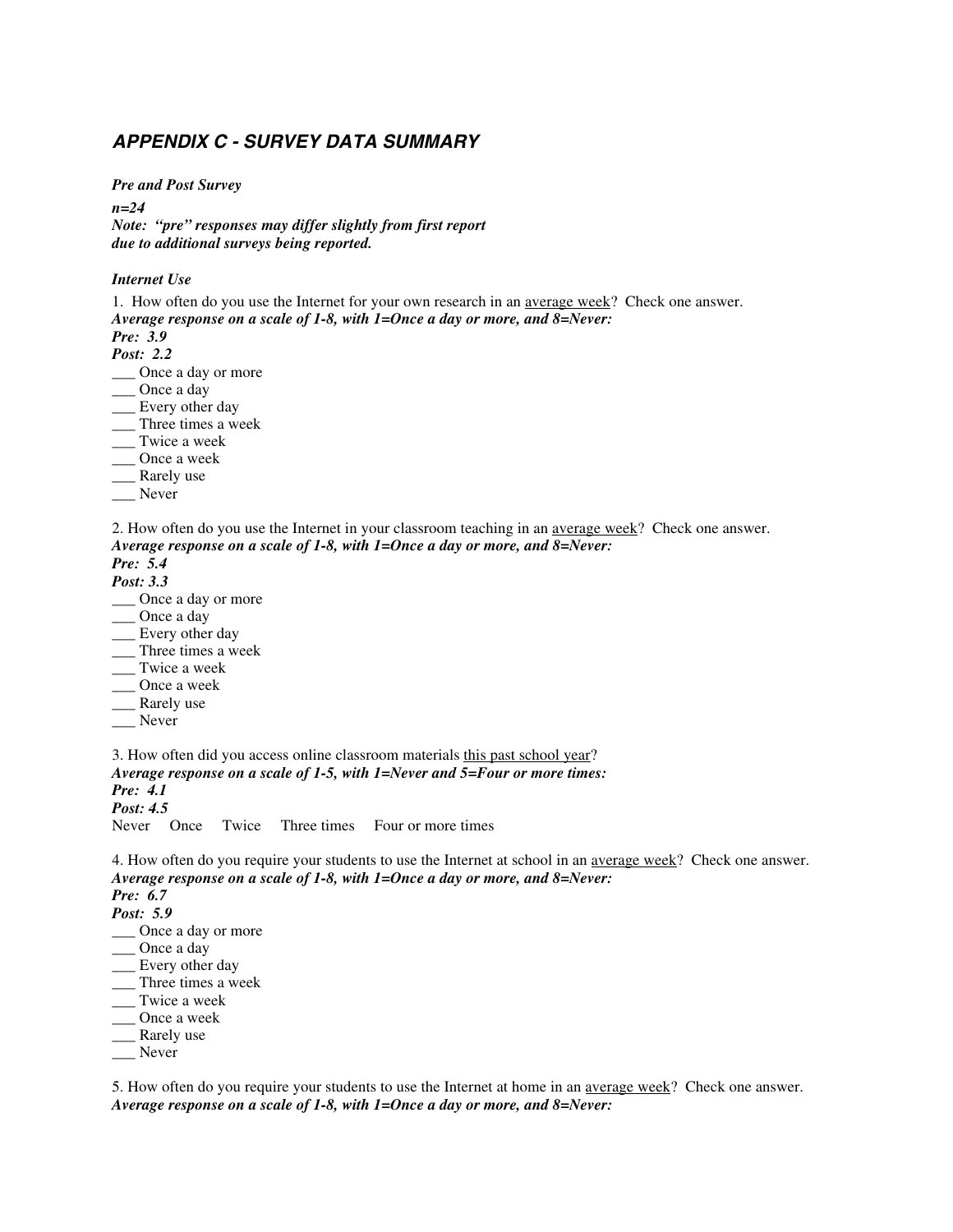*Pre: 7.1 Post: 6.8*

- \_\_\_ Once a day or more
- \_\_\_ Once a day
- \_\_\_ Every other day
- \_\_\_ Three times a week
- \_\_\_ Twice a week
- \_\_\_ Once a week
- \_\_\_ Rarely use
- Never
- 

#### *Technological Skills*

6. How often do you use a computer (for personal or professional use) in an average week? *Average response on a scale of 1-8, with 1=Once a day or more, and 8=Never: Pre: 1.4 Post: 1.3* \_\_\_ Once a day or more \_\_\_ Once a day \_\_\_ Every other day \_\_\_ Three times a week \_\_\_ Twice a week \_\_\_ Once a week \_\_\_ Rarely use \_\_\_ Never 7. Have you installed additional memory in a computer? Yes \_\_\_ No \_\_\_ *Pre: 63% (15) No 40% (9) Yes Post: 8% (2) No 92% (22) Yes* 

8. I can use a track pad as well as a mouse. Circle one answer.

## **Average response, on a scale of 1-4 with 1=Strongly Agree, and 4= Strongly Disagree:**

*Pre: 2.5 Post: 1.3* Strongly Agree Agree Disagree Strongly Disagree

9. I can use a mouse as well as a track pad.

#### **Average response, scale of 1-4 with 1=Strongly Agree, and 4= Strongly Disagree:**

*Pre: 1.6 Post: 1.2* Strongly Agree Agree Disagree Strongly Disagree

10. Have you downloaded plug-ins for your computer? Yes \_\_\_ No \_\_\_ *Pre: 64% (14) Yes 42% (10) No Post:*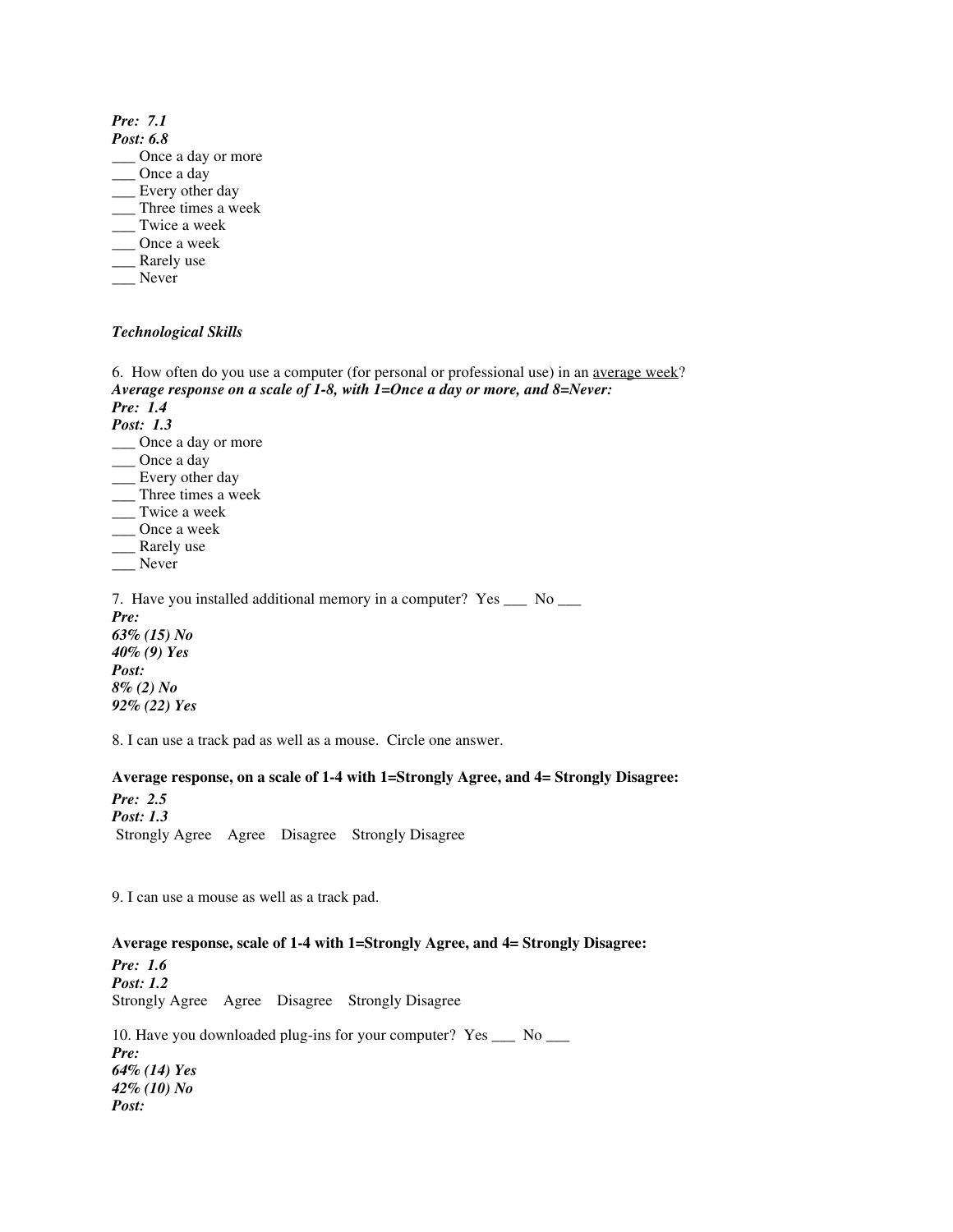*96% (23) Yes 4% (1 ) No* 

#### *ArtsConnectEd Use*

11. How often have you visited the ArtsConnectEd web site? Circle one answer. *Average response, scale of 1-5, 1=Never and 5=Four or more times:* 

#### *Pre: 3.7*

*Post: 5.0*

Never Once Twice Three times Four or more times

12. How often have you made an art collection using the Art Collector tool on the ArtsConnectEd web site? Circle one answer.

*Average response, scale of 1-5, 1=Never and 5=Four or more times: Pre: 1.3 Post: 4.3* Never Once Twice Three times Four or more times

13. How often have you used pre-packaged ArtsConnectEd instructional materials such as *Get the Picture* or *World Ceramics* in your classroom?

*Average response, scale of 1-5, 1=Never and 5=Four or more times: Pre: 1.4 Post: 2.9* Never Once Twice Three times Four or more times

14. How often have you completed a search on the ArtsConnectEd web site? Circle one answer. *Average response on a scale of 1-5, with 1=Never and 5=Four or more times: Pre: 2.5 Post: 4.7* Never Once Twice Three times Four or more times

15. I generally know the correct words to conduct an efficient search on the ArtsConnectEd web site.

#### **Average response, on a scale of 1-4 with 1=Strongly Agree, and 4= Strongly Disagree:**

*Pre: 2.5 Post: 1.6* Strongly Agree Agree Disagree Strongly Disagree

16. How often did you use any of the following ArtsConnectEd sections for your classroom instruction this past school year? Circle one answer for each tool.

• *Playground Average response on a scale of 1-5, with 1=Never and 5=Four or more times: Pre: 1.2 Post: 2.5* Never Once Twice Three times Four or more times

• *Art collector Average response on a scale of 1-5, with 1=Never and 5=Four or more times: Pre: 1.5 Post: 4.3*  Never Once Twice Three times Four or more times

5. *Art Sampler*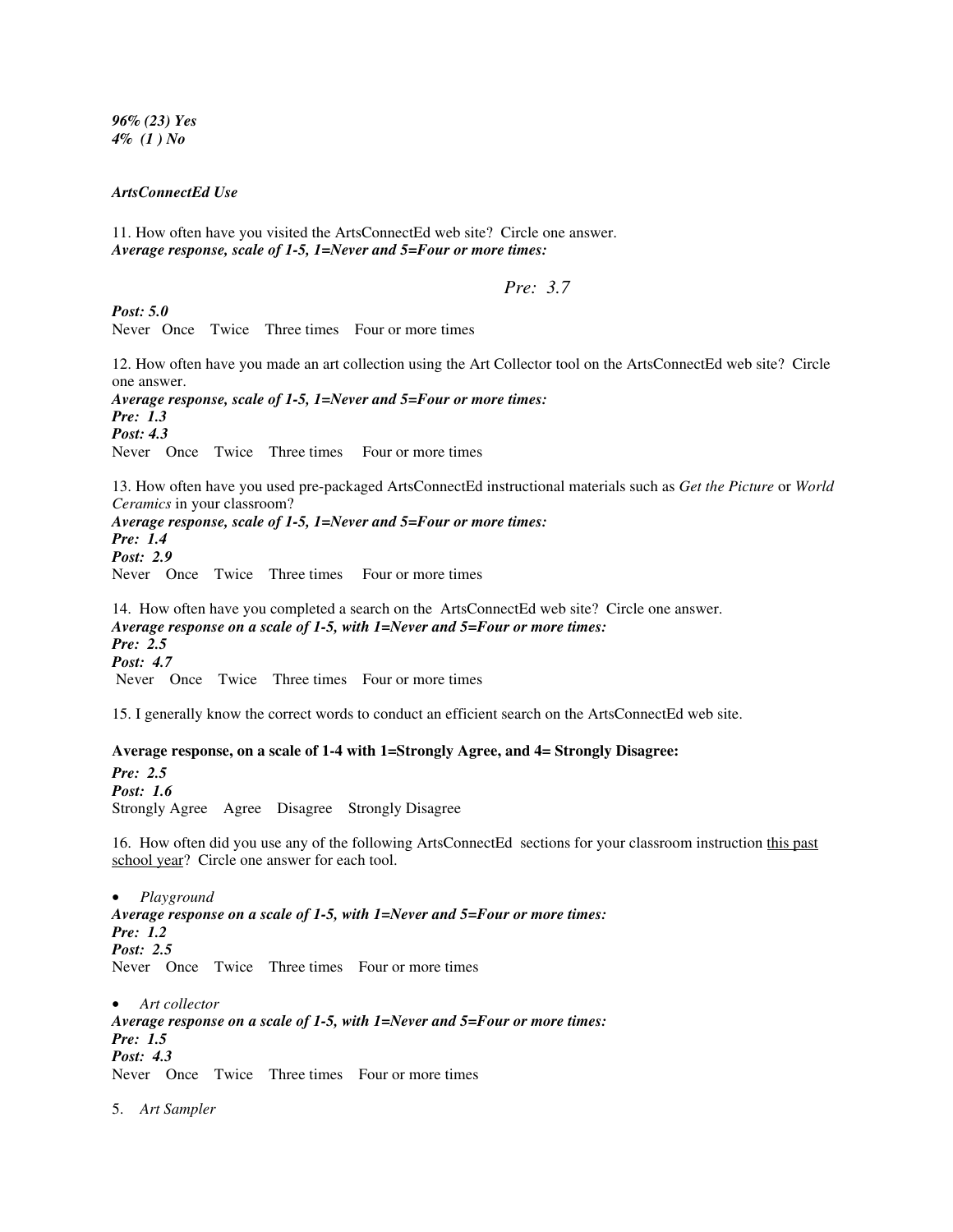*Average response on a scale of 1-5, with 1=Never and 5=Four or more times: Pre: 1.2 Post: 3.1* Never Once Twice Three times Four or more times

• Pre-packaged instructional materials such as *Get the Picture* or *World Mythologies Average response on a scale of 1-5, with 1=Never and 5=Four or more times: Pre: 1.3 Post: 2.4* Never Once Twice Three times Four or more times

17. How often do you complete a search on the ArtsConnectEd site in an average week? *Average response on a scale of 1-5, with 1=Never and 5=Four or more times: Pre: 1.7 Post: 4.7* Never Once Twice Three times Four or more times

18. I understand that I could not use words, such as "and" or "or" to complete a search on the ArtsConnectEd.

#### **Average response, on a scale of 1-4 with 1=Strongly Agree, and 4= Strongly Disagree:**

*Pre: 2.9 Post: 1.5* Strongly Agree Agree Disagree Strongly Disagree

19. I understand that when one aspect of ArtsConnectEd was updated, fixed or changed, the entire site has to be uploaded.

#### **Average response, on a scale of 1-4 with 1=Strongly Agree, and 4= Strongly Disagree:**

*Pre: 3.3* 

*Post: 2.1* 

## *Effective Use ofArtsConnectEd in the Classroom*

Answer the following questions if you used ArtsConnectEd in your classroom teaching before you participated in the ArtsConnectEd training. If you have not used ArtsConnectEd, skip to question # 21.

20. When I used ArtsConnectEd in the classroom before the ArtsConnectEd training:

• My classroom learning goals are clearly articulated.

#### **Average response, on a scale of 1-4 with 1=Strongly Agree, and 4= Strongly Disagree:**

*Pre: 2.0 Post: 1.8*  Strongly Agree Agree Disagree Strongly Disagree

The ArtsConnectEd activity is aligned with Minnesota's Profile of Learning.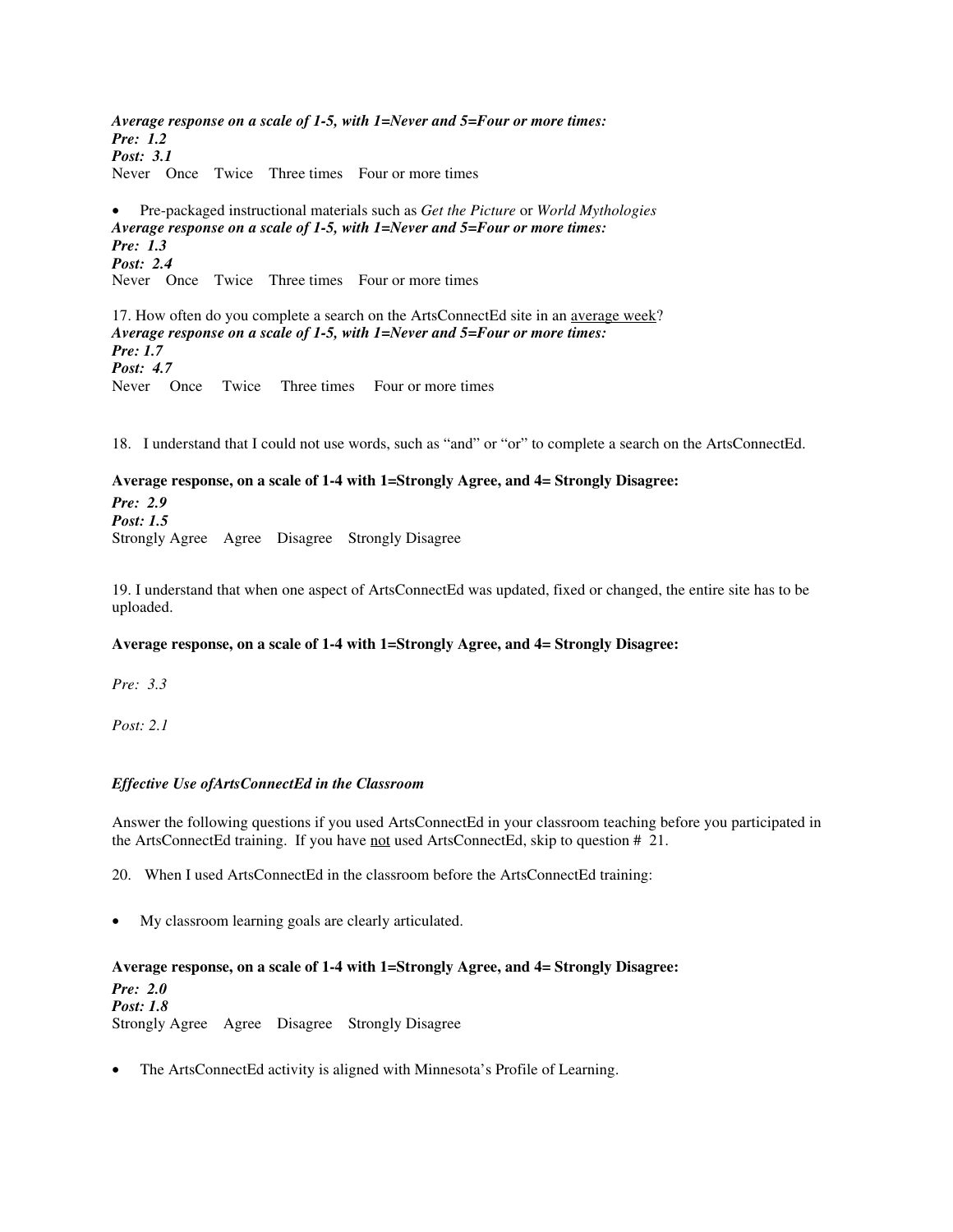#### **Average response, on a scale of 1-4 with 1=Strongly Agree, and 4= Strongly Disagree:**

*Pre: 2.6 Post: 2.1* Strongly Agree Agree Disagree Strongly Disagree

Student assessment is part of the ArtsConnectEd classroom activity.

#### **Average response, on a scale of 1-4 with 1=Strongly Agree, and 4= Strongly Disagree:**

*Pre: 2.6 Post: 2.1*  Strongly Agree Agree Disagree Strongly Disagree

The classroom activity would change significantly if a resource other than ArtsConnectEd was used.

#### **Average response, on a scale of 1-4 with 1=Strongly Agree, and 4= Strongly Disagree:**

*Pre: 2.3 Post: 1.9*  Strongly Agree Agree Disagree Strongly Disagree

#### *Museum Resource Use*

21. How often do you use art museum resources such as slide sets, activity kits or videos in your classroom this past school year? Check one answer.

#### **Average response on a scale of 1-7 with 1= Daily, and 7=Never:**

*Pre: 4.9* 

- *Post: 2.9*
- \_\_\_ Daily
- \_\_\_ Weekly
- \_\_\_ Monthly
- \_\_\_ Once a quarter \_\_\_ Once every six months
- \_\_\_ Once a year
- \_\_\_ Never
- 

22. How often did you access the Walker museum collections and/or programs this past school year? *Average response on a scale of 1-5, with 1=Never and 5=Four or more times: Pre: 2.0 Post: 3.8*  Never Once Twice Three times Four or more times

23. How often did you access the MIA museum collections and/or programs this past school year? *Average response on a scale of 1-5, with 1=Never and 5=Four or more times: Pre: 2.1 Post: 4.5*  Never Once Twice Three times Four or more times

#### *Museum Knowledge*

24. I know the role a curator plays in developing a collection.